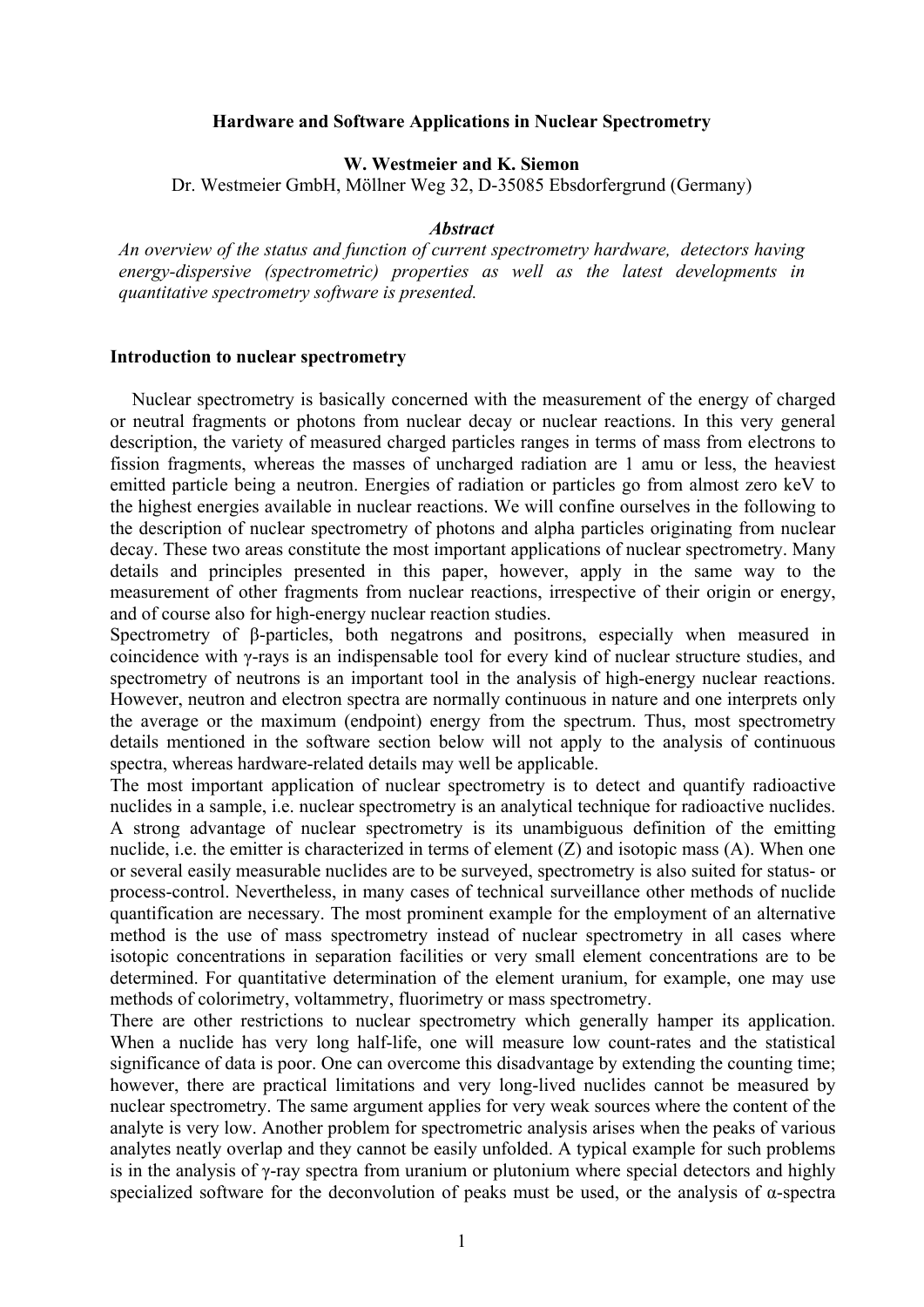from plutonium samples where one needs very special sample preparation techniques together with a very high resolution detector and highly sophisticated software.

Another problem that often hinders γ-spectrometric measurements is the presence of background counts which contaminate the measured data and can mask the desired peaks, or at least make calculated results statistically less significant.

Considering the pitfalls of nuclear spectrometry listed above, one may ask the question: why are its methods still in common use? The most important arguments are :

- the clear resolution in terms of element  $(Z)$  and isotopic mass  $(A)$
- the relatively low cost of spectrometers
- the low detection limits
- the ability to resolve even very complex analyte mixtures
- the ease of sample preparation

An example from  $\alpha$ -spectrometry will explain the detection limit situation.  $\alpha$ -spectra are measured with high efficiency  $(\leq 40\%)$  and free of background counts; thus, every single measured count can in theory be assigned to an emitting nuclide. Even with a small peak of say 20 counts, one can calculate the peak energy and make an unambiguous assignment of the peakcounts to a nuclide. Taking <sup>232</sup>Th (T<sub>1/2</sub>=1.45<sup>\*</sup>10<sup>10</sup>y) as the analyte, one will measure 59 counts in one hour from 10 µg of material. If the analyte is  $^{226}$ Ra (T<sub>1/2</sub>=1600y), then one will get 53 counts per hour from 1 pg and from 10 fg of  $^{210}$ Po (T<sub>1/2</sub>=22y) one measures 39 counts per hour.

In summary, α-spectrometry provides:

- extremely low detection limits
- extremely high sensitivity
- extremely specific (clear Z and A) analysis
- extremely low background

provided that the analyte has a suitable half-life. Very similar arguments apply for the usefulness of γ-ray spectrometry.

## **Development of nuclear spectrometry**

The advent of drifted semi-conductor (germanium or silicon) detectors in the early sixties opened a completely new era of quantitative nuclear radiation spectrometry. Former scintillation detectors having reasonable spectrometric properties such as NaI(Tl) were rapidly replaced by Ge(Li) and Si(Li) detectors cooled with liquid nitrogen, and by diffused junction or surface barrier detectors for  $(\alpha$ -)particle spectrometry in vacuum at room temperature. The next major step in the development of detector technology came with refined techniques for hyper-pure germanium material production in the early 80s that allowed the making of un-drifted HPGe detectors for penetrating radiation. At about the same time a novel technique of ion implantation allowed fabrication of particle detectors without the disturbing dead layer on the surface, leading to an improvement in resolution, and to cleanable (washable) detector surface.

 Multichannel-analyzers (MCAs) used for NaI(Tl) scintillation spectrometry typically measured spectra with 256 and up to  $1024$  (=1k) channels, where peaks are sufficiently well resolved for quantitative analysis. High resolution Ge(Li) and HPGe spectrometry, however, requires at least 4096 channels spectrum length and modern spectrometers provide 8k or even longer spectra. The technology of MCA production advanced rapidly in the 50s after the development of semiconductors. Whereas the first MCAs were bulky and very heavy because they were operating with vacuum tubes and relay counters, the invention of transistors immediately transformed the MCA into a nice little stand-alone unit that could even be carried by just one experimentalist. With the advent of personal computers in 1981 and improved highintegration electronics, MCA technology migrated into the PC, and plug-in MCA cards were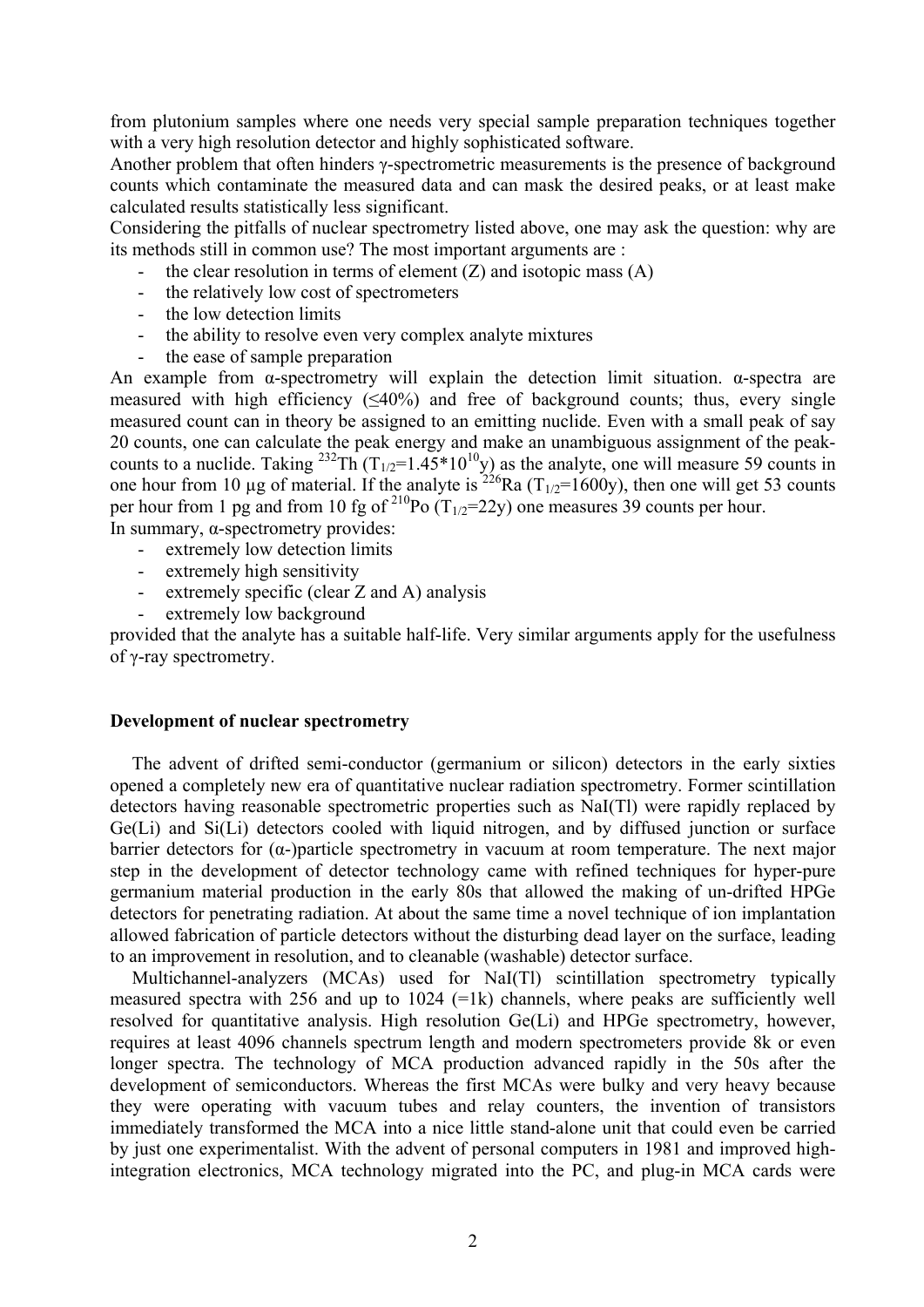developed that even contained the high voltage power supply for HPGe detectors, a spectrometry grade linear amplifier, a gain stabilizer and a very fast fixed dead-time ADC.

 Quantitative spectrum analysis was made in the beginning via summing of counts and linear baseline subtraction for singlet peaks. Multiplets were analyzed through graphical peak separation and gravimetric integration. When mainframe computer centres were set up in universities, scientists began to develop a myriad of spectrum analysis software, only a few of which were actually very powerful and successful. Similar to MCA development, the advent of PCs changed the scene, and it brought another torrent of spectrometry software. However, the number of good software yielding reliable results did not increase significantly. Many programs assumed simplified Gaussian peak-shapes and linear baselines, whereas others excelled with over-complicated numerology without any relation to physics. Good software has been commercially available from various vendors since the 80s. It is interesting to note that several programs for the analysis of high-resolution gamma-ray spectra are available with a high level of sophistication but the selection of programs for the analysis of scintillator spectra is very meagre. This deficiency is particularly strange, because scintillation spectrometry is a frequently used method in many industrial and medical applications. All scintillator programs except one fit approximated shapes to the peaks and very few calculate the correct shape of the baseline. Similarly serious deficiencies are encountered in almost all programmes on the market for the analysis of high- or low-resolution alpha-particle spectra.

 The following sections give an overview of current MCA and detector technology as well as of modern spectrum analysis principles.

#### **MCA hardware**

 Since its appearance in 1981, the rapid development of PC bus technology has posed serious demands on producers of plug-in MCAs. Within only 29 years, the PC-bus appeared, followed by the ISA, EISA, MCA(=PS2), VESA, Local Bus, PCI, AGP for graphics, and finally PCI Express in different variations of transfer speed, to name just the most popular PC-bus designs. The function of plug-in MCAs is critically dependent on the bus structure, and thus for every new bus design, a new generation of plug-in MCAs had to be developed. Because of the relatively low production numbers of MCAs, the continuous redevelopment of cards was no longer profitable for producers and as a consequence, plug-in MCAs have disappeared from the market. Modern systems are rather external MCAs that link into the PC via USB or Ethernet or radiofrequency (RF) interfaces. Emulation software to handle spectrum measurement as well as data display and storage is almost exclusively based on one or several of the WINDOWS<sup>®</sup> operating systems. Three basic types of MCA presently dominate the market:

- 1- Stand-alone (or plug-on for scintillation detectors) units that contain all electronic functions but have no display to show instructions and measured data.
- 2- NIM MCA with or without built-in ADC hardware that are integrated into existing high quality NIM electronics.
- 3- Network MCA that are attached to the ADC in a NIM system.

Other designs are also available, still including plug-in cards with on-board ADC and/or multiparameter capability.

 As an example, a modern network MCA is shown in Figure 1 which is available for connection to almost every commercial ADC on the market. The unit of cigarette-pack size is powered via POE (Power-Over-Ethernet) and it is a true network MCA. Thus, the spectrometric measurement can be operated over any local or wide area network and an unlimited number of such MCAs can be operated from one computer.

 The most important achievement of the "no nuclear electronics inside the computer" strategy is almost complete independence from future bus development. If any new interface definitions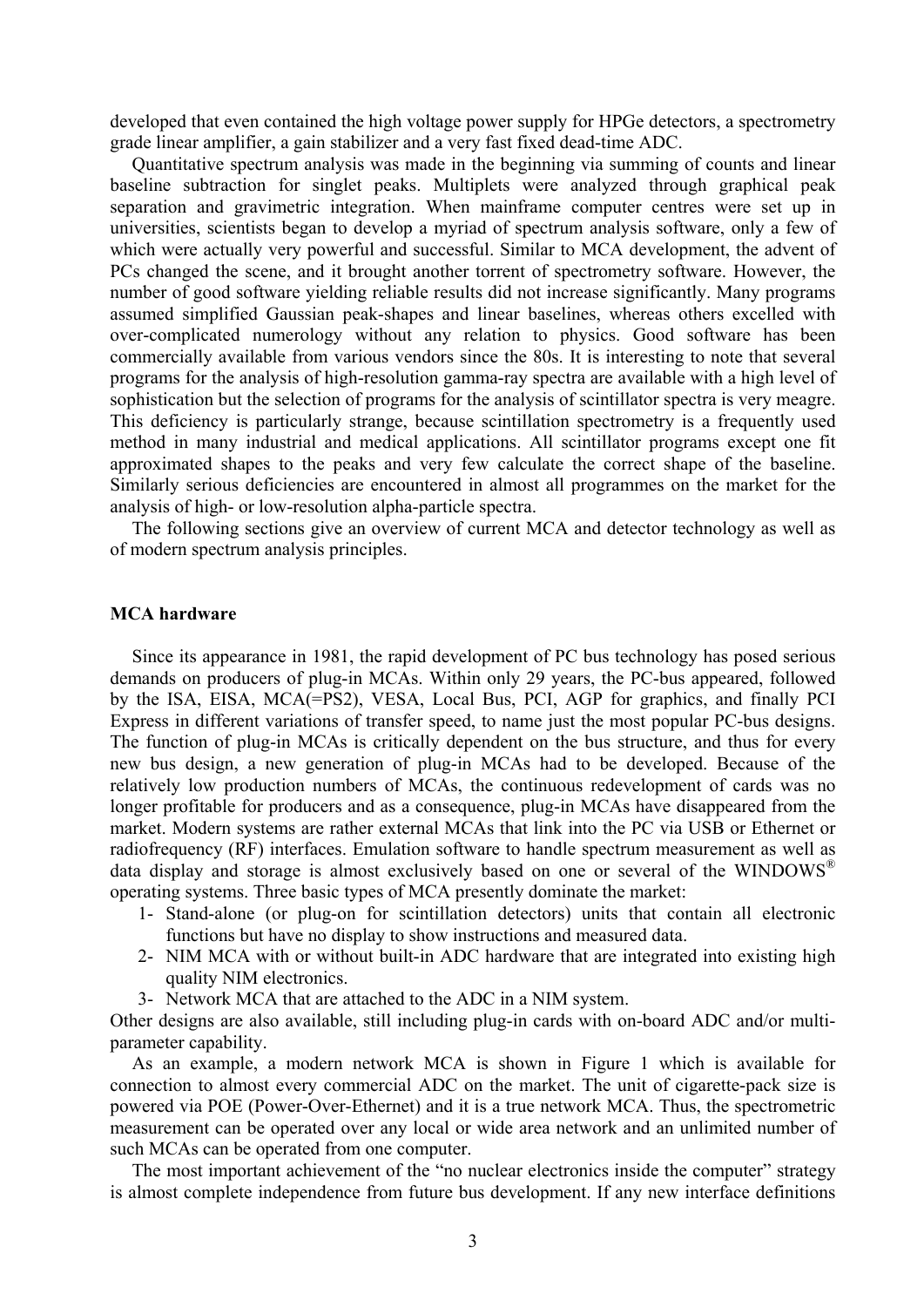arise, only the firmware or maybe the interface may have to be exchanged, but the MCA itself is retained.

 Interesting properties dependent on new technology are often incorporated in current MCA design. Most units save a lot on power, thus allowing efficient operation from batteries or other weak power sources such as Power-Over-Ethernet or USB. This results in smaller and lighter MCAs with less cables to trip over, and which are portable and independent of mains power.



*Figure 1: Example of an Ethernetbased 64k MCA that can be directly connected to any commercial ADC* 

Spectrum length in modern MCA normally exceeds 4k channels and data are counted on 32 bits per channel. Some MCA emulator software and firmware are very user-friendly and allow intuitive handling of the MCA. Most functions are well described in an integrated on-line manual or in the bubble help. Unfortunately not all modern MCAs fulfil these desirable features. Finally, and most favourable for the buyer, the price of most modern MCAs is considerably lower than in the past.

 In retrospect, it seems as if hardware development has turned full circle. The original MCA of the 60s was a complete stand-alone unit incorporating all necessary electronics, then came plugin systems of various degrees of completeness and finally the modern MCA is stand-alone again. The computer is now only needed for MCA set-up, data display, storage and analysis.

 The conversion in modern systems of analog current pulses from the detector into digital channel numbers for storage in a spectrum is achieved either by pre-amplification, amplification and digitalization of a well-shaped, large and slow analog signal with an ADC or by immediate digitalization of the small and fast preamplifier output with a flash ADC. The latter procedure is called digital spectrum analysis and it has overtaken the market in the last years. However, a few remarks have to be made on the status of converters: In many applications of nuclear spectrometry, the Wilkinson ADC is still the most suitable "workhorse" for stable and wellresolved conversion. The standard 100 MHz Wilkinson ADC developed in the 50's produces 8kspectra with very reasonable dead-times for count-rates up to approx. 20 kHz. All ADC have incorporated dead-time control features; however, when very high precision of measured results is required, dead-time control and correction must be made by use of a precision pulse generator signal that is fed into the pre-amplifier. A proprietary method of "loss-free counting" was used for dead-time control of very hot samples or of samples that contain nuclides whose half-live is short with respect to the measuring time [1]. Despite the inherent problem of incorrect statistical significance of the spectral data, the loss-free-counting method is the only one yielding good results for fast-decaying nuclides in measurements of samples with count-rates up to about 100.000 counts per second. It is still of favourable use for certain applications in neutron activation analysis.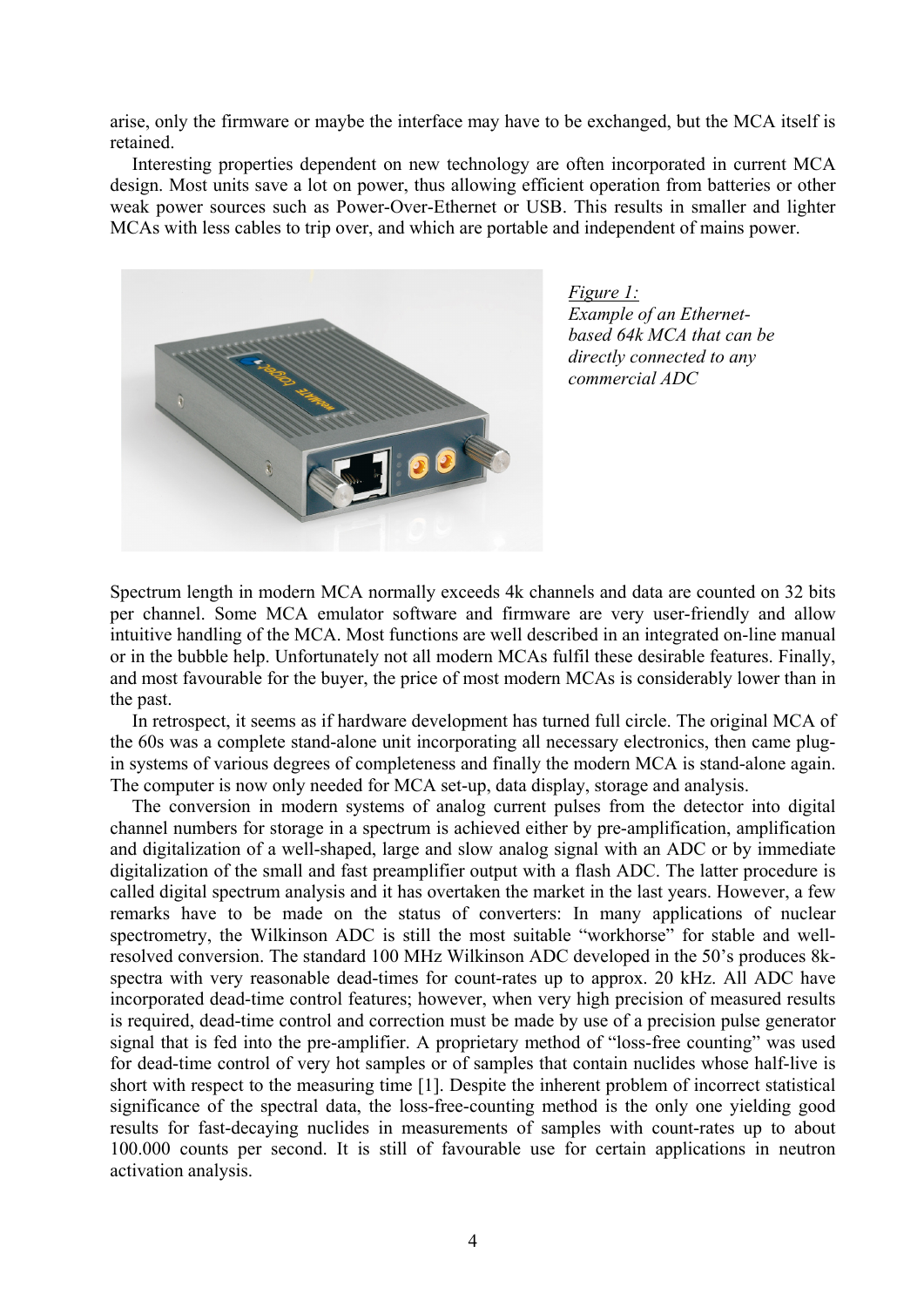Some MCA units employ multiplexer-router logic in front of the ADC, thus routing pulses from several spectrometers through only one ADC. Routing techniques do actually substitute for several ADCs but at the same time they lead to dead-times in all channels that exceed the sum of individual dead-times from all spectrometers involved. Therefore it is highly recommended that multi-input systems that route all signals through one ADC should only be used in very lowcount-rate applications such as e.g. in  $\alpha$ -spectrometry.

There are undoubtedly several advantages of digital spectrometers over analog systems. The intercept of the energy calibration function is easily kept at zero thus enabling gain stabilization via only one peak. Due to modern processor technology, the count-rate throughput is as high as with a fast fixed dead-time (=successive approximation) ADC and certain firmware even allows correction for ballistic deficit and some crystal deficiencies. Despite these major advantages of digital systems, some caution is recently being adopted because of the somewhat worse resolution of digital vs. analog spectrometers. It may seem that the same HPGe detector yields better resolution when operated with an analog system than with a digital spectrometer.

## **γ-Detectors**

 The most important recent improvement in HPGe technology is the production of increasingly bigger detectors that reach relative efficiencies of over 150% now (relative to a 3"x3" NaI(Tl) detector). To achieve one percent of relative efficiency, one needs to have approx. 25 grams of hyper-pure germanium; thus a 150% single crystal detector weighs over 3.7 kg! For technological reasons, such a big crystal is very impressive and it is quite difficult to mount safely in the cryostat. For physical reasons such big crystal allows the measurement of gammarays having energies well above 10 MeV with good full-energy peak efficiency. Unfortunately, not all of its spectrometric properties are so beautiful. Due to long distances between photon interaction points and collecting electrodes, the pulses in very large HPGe detectors suffer from ballistic deficit effects which leads to peak-shape disturbance and resolution degradation in the measured spectrum. Digital spectrometers can actually correct for some of these problems. However, when searching for the optimum compromise for relevant parameters such as resolution, detection limit, efficiency, sample throughput and detector price, it turns out that the recommended HPGe crystal size for high-resolution and low detection limit gamma-ray spectrometry is around 40% relative efficiency. Two 40% detectors definitely outperform one 80% system in the sum of the above criteria.

 In addition to the increase of the usable crystal volume, HPGe technology has produced several interesting and useful developments. Portable Dewar vessels with holding times between two and four days allow real in-situ high-resolution gamma-ray measurements far away from any mains power provided that a battery-operated MCA or a DC-AC converter is available that runs from the cigarette lighter of a car and drives the power supply. L-shaped cryostats are very well suitable for a set-up where the detector is mounted inside a small lead castle sitting on a table top in such a way that very easy access for sample changing is guaranteed. Special detector configurations can now be built where several crystals sit together in one cryostat or in one assembly in order to measure complex coincidences or geometric dependences. As an alternative, stacked crystals can be used to measure X-rays and gamma-rays simultaneously with seemingly one detector. The most advanced systems employing very refined HPGe configurations are crystal-ball detectors [2] built for  $4\pi$  efficiency and position sensitive measurement of gamma-rays from high-energy nuclear interactions.

 Other novel detector types such as e.g. Cadmium-Zinc-Telluride have not been able to take over the market, except in some niche market applications such as nuclear medicine or forensic sciences.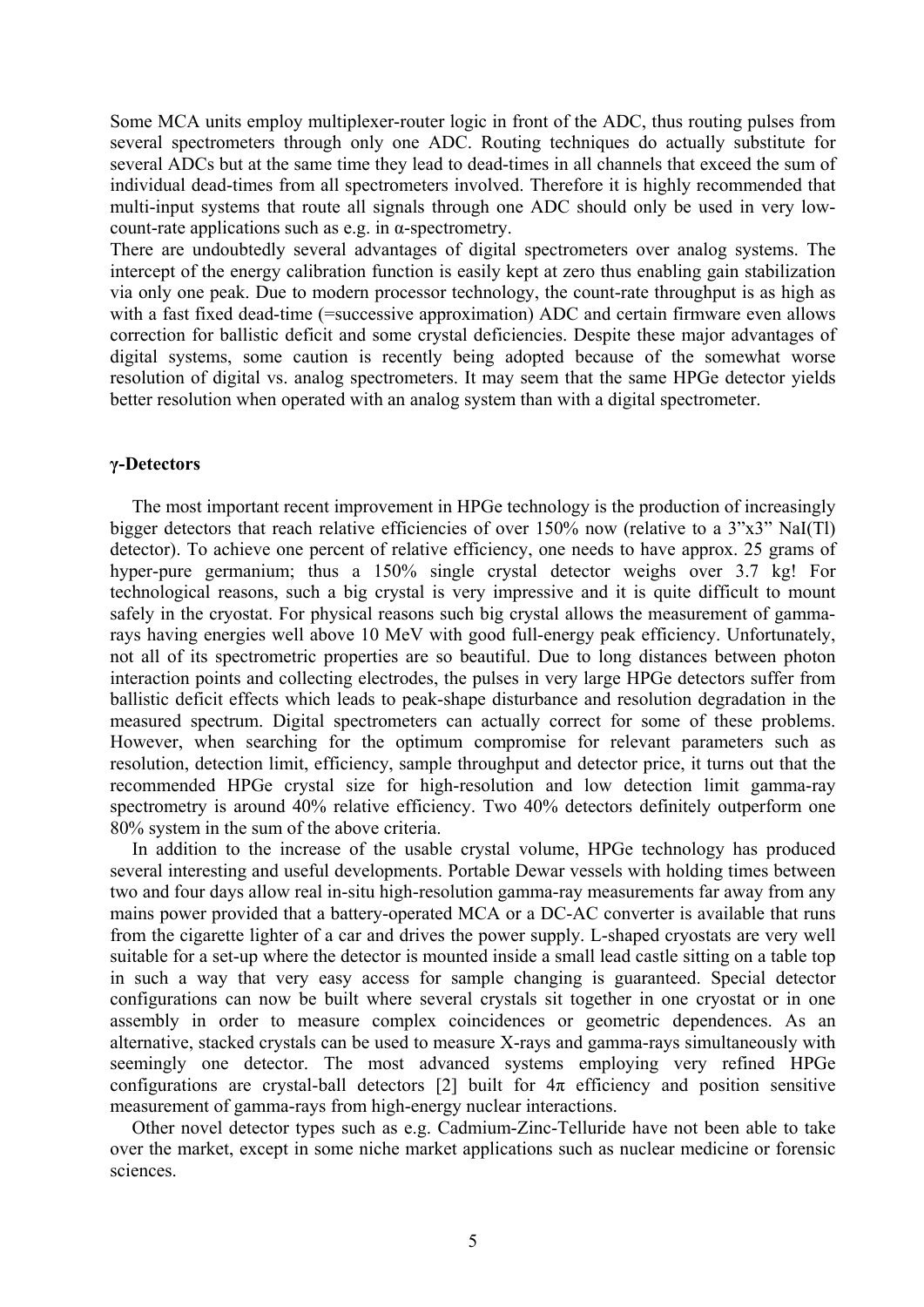In the last few years, the resolution of NaI(Tl) and other scintillation detectors has improved for technological reasons. Whereas the "standard" 3"x3" NaI(Tl) detector typically had resolution of 7.5% (FWHM at 662 keV) a few years ago, essentially all detectors purchased nowadays have resolution specified and measured below 7%. 2"x2" detectors have even been measured to have 6.1% resolution. Significant improvement of NaI(Tl) resolution over the current figures is not expected because of physical restraints.

#### **BrilLanCe detector**

A new type of scintillator material has recently been developed on the basis of  $LaCl<sub>3</sub>$  or  $LaBr<sub>3</sub>$ crystals that are doped with 10% or 5% of cerium, respectively. The proprietary material is called BrilLanCe and in particular the  $LaBr<sub>3</sub>(5\%Ce)$  material named BrilLanCe380 (B380) is now being energetically marketed. Rapid development of crystal growing techniques for the hygroscopic material has now lead to crystals of up to 4" in diameter and 4" thickness. Spectrometric properties of the material are remarkably good and a large number of potential applications can be envisaged.

 The most striking advantage of a B380 detector is its energy resolution. Good NaI(Tl) detectors have 6.3% resolution whereas good B380 are measured to have 2.8% resolution, i.e. a FWHM of 18.5 keV for the 661.6 keV peak.



A comparison of measurements using identical 1.5"x1.5" NaI(Tl) and B380 detectors in exactly the same geometries and for the same live-time is shown in Figure 2.

Higher count-rates in the B380 spectrum as compared to NaI(Tl) indicate superior efficiency of the new material, especially at higher gamma-ray energies. Most striking, however, is the clear resolution of many peaks which are easily visible (and analysed) in the B380 spectrum but sometimes not even detectable with NaI(Tl).

 Another striking example of B380 supremacy is shown in Figure 3, where part of a background spectrum measured under identical conditions and for identical times with NaI(Tl) and B380 is presented. A small contamination with <sup>137</sup>Cs is easily detected and analysed in the B380 spectrum whereas it is completely hidden in the NaI(Tl) spectrum. The lines in the B380 spectrum of Fig. 3 depict individual fitted peaks from <sup>232</sup>Th and <sup>238</sup>U progeny and the <sup>137</sup>Cs peak.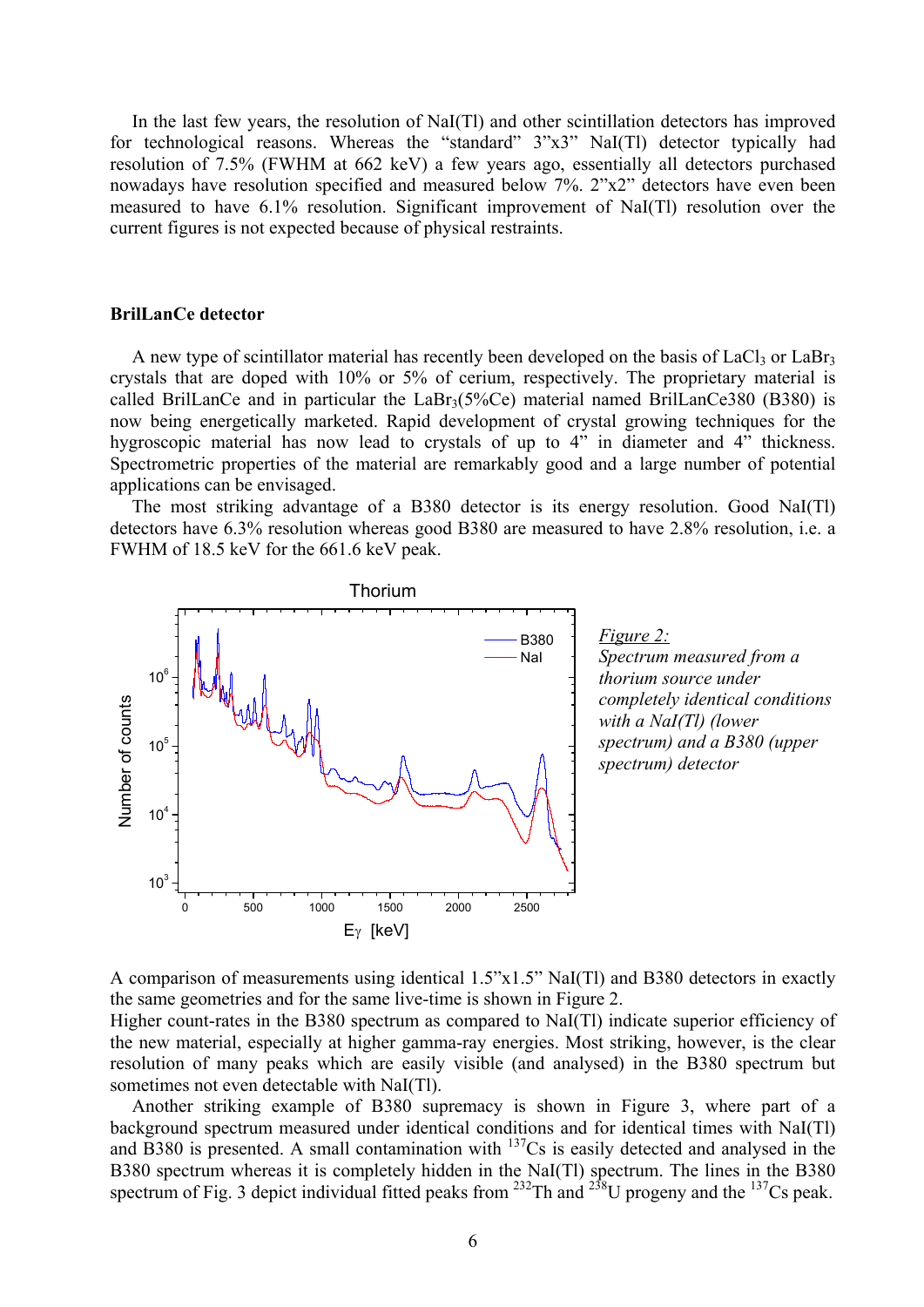Another interesting feature of B380 detectors is its low sensitivity to temperature changes. The intrinsic light yield of B380 is very high and it hardly changes at all in the relevant temperature range between 20°C and 50°C. Thus, temperature changes that proved to be prohibitive for precise NaI(Tl) measurements do not disturb B380 spectra. Costly spectrum stabilisation is therefore not needed in most cases.

 Scintillator light from B380 is not only very bright and stable, the signal is also very fast. Typical rise-times of B380 signals are on the order of a few hundred picoseconds, thus over 10 times faster than NaI(Tl). This feature allows very short coincidence resolving times and proper spectrometry at very high count-rates. The disadvantage of very fast pulses is a need for special



input stages of spectrometry electronics for signal conditioning. This is, however, not a major drawback; it just increases the price of the system.

Due to its natural abundance of  $0.0902\%$  radioactive <sup>138</sup>La, the LaBr<sub>3</sub>(Ce) material contains internal radioactivity amounting to approximately 139 cps in a  $3"x3"$  detector. As  $^{138}$ La decays by two modes, 66% β- and 34% EC, one finds gamma-ray peaks, Compton continua and Beta continua in the spectrum. Moreover, a small contamination of  $^{227}$ Ac in the crystal material contributes to alpha peaks at higher apparent energies. This internal radioactivity, as shown in Figure 4, is a little annoying. However, as it is very constant  $(T_{1/2}$  of  $^{138}$ La is  $1.05 \times 10^{11}$  y), the background counts actually do not prevent or hinder quantitative measurements with the B380 detector.

When measuring the internal spectrum of a B380 detector in a very well shielded environment for a very long time, say 2 weeks or more, one may even apply pro-rata spectrum stripping in terms of energy (i.e. using precisely normalized spectra) in order to subtract the intrinsic contribution from a sample spectrum.

The peak around 1450 keV (see Fig. 4) is a doublet consisting of a 1436 keV gamma-ray and the coincidence peak of this energy with X-rays. The sharp rise above 750 keV is a 789 keV gammaray peak in coincidence with electrons from the  $34\%$  β branch. Peaks above 1600 keV are caused by an internal contamination with  $^{227}$ Ac which should decrease through improved crystal manufacturing technology in the future.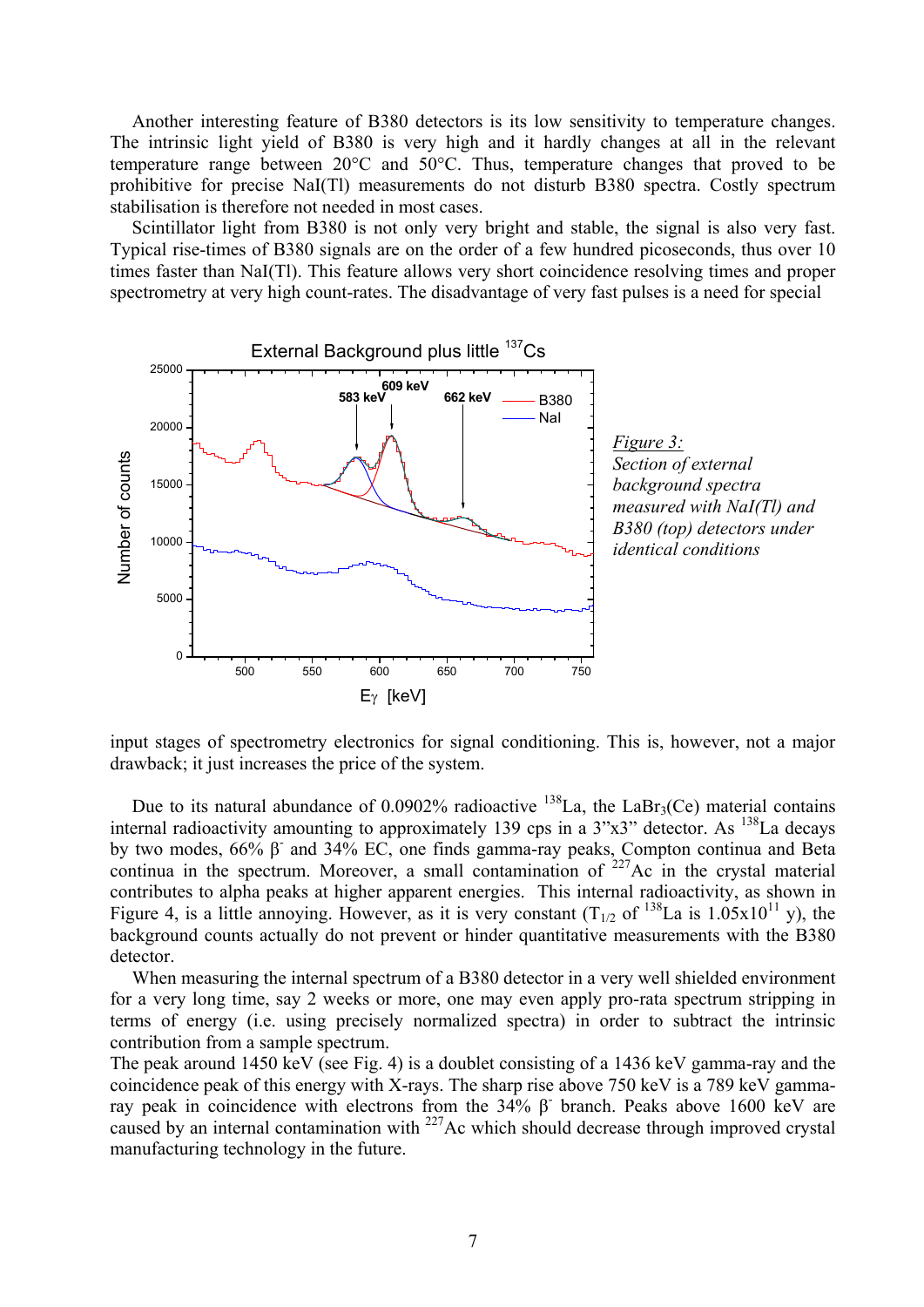To conclude: New room-temperature scintillation crystals such as  $LaBr<sub>3</sub>(Ce)$  have significantly better spectrometric properties than NaI(Tl). They provide huge advantages for many applications, such as better resolution, higher efficiency, higher light-yield, lower sensitivity to temperature changes, and better timing properties.





At present, delivery times for B380 detectors are quite long and the price is quite high. This is expected to change. However, one should keep in mind that a B380 detector costs less than HPGe having the same efficiency for  ${}^{60}$ Co. As an example, a 2"x2" B380 detector has the same peak efficiency for energies >100 keV as a 90% HPGe detector and it has the additional advantage that it needs no cooling.

Other non-proprietary materials such as, for example,  $Lu_{1.8}Y_{0.2}SiO_5(Ce)$  or  $LaBr_3(Ce)$  with <1% Ce are presently under development or are being tested and they may be expected to hit the market anytime soon.

## **α-Detectors**

The last significant improvement in  $\alpha$ -detector technology came when ion-implanted silicon detectors hit the market in the 80's. These detectors have better resolution than the older surface barrier detectors (SBD) and gentle decontamination of detector surfaces is now safely possible. Moreover these new detectors are hardly at all sensitive to corona discharge, thus allowing one to pump or vent the measuring chamber even when bias voltage is on. Because of the omission of a protective layer on the active detector surface the resolution of ion-implanted detectors is significantly better than that of SBD, now providing detector resolution <16 keV for partially depleted detectors with 450 mm<sup>2</sup> active surface and 0.3 mm thickness. Small detectors with resolution as low as 10 keV are now regularly available as stock items. The sensitive dependence of resolution on the distance between sample and detector has also been significantly decreased.

 The technology of Gridded Ionisation Chambers (GIC) on the contrary has not made any recent significant advances at all. This neglect of GIC technology is a sad situation because GIC are the most suitable tool for many low-activity applications in  $\alpha$ -spectrometry. Good GIC systems have resolution of better than 30 keV, depending on the quality of the preamplifier, and the efficiency of the chambers is always almost 50%. Moreover, the effective sample size is between 30  $\text{cm}^2$  and 300  $\text{cm}^2$ , depending on the type of chamber used. Even when sample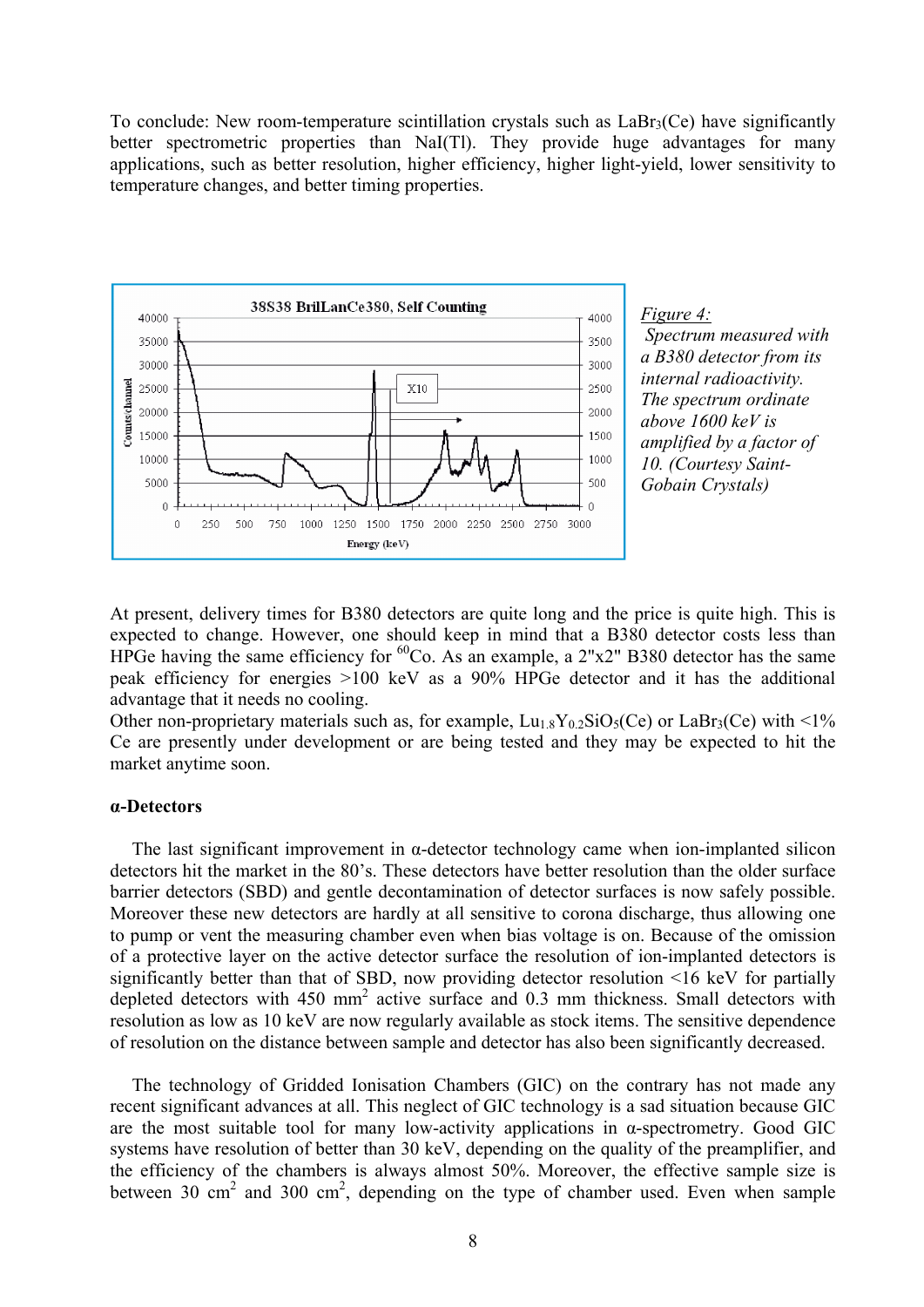preparation and/or the electronic setting of the preamplifier are poor, measurements with a GIC will yield valid results in short time and with low detection limits. As an example, the analysis of an  $\alpha$ -spectrum measured with a 300 cm<sup>2</sup> GIC is shown in Figure 5. The mixed nuclide sample contained  $^{239}$ Pu,  $^{241}$ Am and  $^{244}$ Cm of which the contents is perfectly quantified. Simple peak structures, such as the doublet of  $244$ Cm around channel 850 are even quantitatively correctly resolved by suitable software, yielding a fitted peak-area ratio of 3.19±0.56 as compared to 3.24 from literature data.



*Figure 5: Spectrum of 239Pu, 241Am and 244Cm measured with a poorresolution GIC detector and analysed with appropriate software*

Although more complex multiplets, like the one from  $241$ Am around channel 800, cannot be resolved into their individual components, the total number of counts assigned to that nuclide is quantitatively correct. In Table I the count-rates analyzed from this spectrum are compared with the decay-corrected source data which are certified to within  $\pm 2\%$ .

| Nuclide        | Peak counts      | Relative         | Reference |
|----------------|------------------|------------------|-----------|
|                |                  | intensity        | intensity |
| $^{239}P_{11}$ | 29321±1964       | $48.2 \pm 3.2\%$ | 49.14%    |
| $^{241}$ Am    | $21937 \pm 1909$ | $36.1\pm3.1\%$   | 34.39%    |
| 744.           | $9528 \pm 686$   | $15.7 \pm 1.1\%$ | 16.46%    |

*Table I: Comparison of fitted data from GIC spectrum with reference data* 

The sum-fit shown as a black line in Fig. 5, i.e. the sum of fitted peaks plus the underlying background distribution, matches the data very well. This figure demonstrates the measuring power and usefulness of GIC detectors very well.

## **Spectrum Analysis Software**

 After 1981, the development of software for the analysis of energy-dispersive spectra from nuclear decay has more or less followed the technical development of personal computers, and major emphasis has been on the user's request for simplified (intuitive) handling. All programs can analyse big singlet peaks correctly and with an acceptable level of accuracy, though it may seem that uncertainties of fitted parameters and of peak-areas are significantly underestimated in some programs.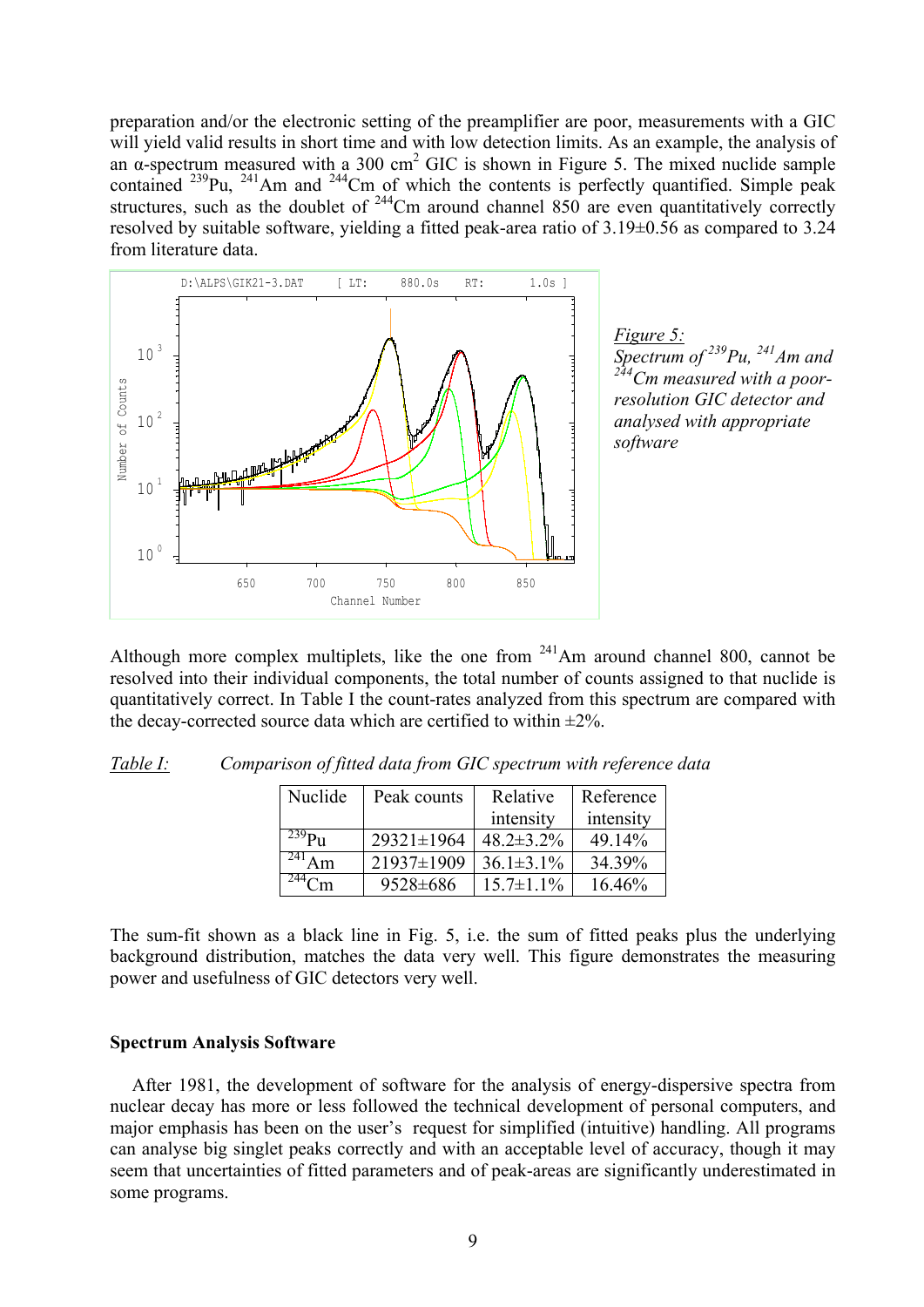A few general statements are:

- All programs run under WINDOWS®
- All commercial programs have software protection units
- All reasonable programs can read various spectrum formats
- All reasonable programs can make reliable automatic spectrum analyses
- All reasonable programs provide a software update service
- All reasonable programs provide on-line help and hotlines
- All reasonable programs provide spectrum oriented analyses but not peak-list oriented analysis.

Major inconsistencies are found in many programs where purely mathematical models are applied for the analysis of spectrometric properties and used to quantify peaks in the spectra (i.e. the numerology approach). Typical examples of inappropriate modelling are the linear or parabolic baseline under a peak, the purely Gaussian peak-shape, the square-root dependence of FWHM on energy, or the high-order polynomial description of the shape of an efficiency function for γ-rays. Correct spectrum analyses can only be made when physics-oriented descriptions of relevant spectrometric properties are found and applied in spectrum analysis. It is not meaningful to assume a straight line or another simple mathematical model for the shape of the baseline under a peak or multiplet. There is only one physical principle how the baseline is produced in the interaction of gamma-rays in the detector and there is only one shape of the averaged external background.

 As an example, we will take the baseline under a peak. It is clear that inclusion of counts that lie under the baseline of a peak will yield an excessively large peak-area and thus one has to separate the background counts prior to peak or multiplet analysis. This problem was first tackled by Pratt [3] and a review of commonly used nonlinear baseline shapes was presented by Helmer et al. [4] A graphical display of some of Helmer's examples is shown in Figure 6 where the peak-position is in channel zero.





Simple examples such as a straight line are omitted in the figure. In various papers it was later shown [5-7] how one can accurately calculate the correct shape of the baseline under a peak or multiplet exclusively from the numbers of counts in the channels in a region under consideration. The method works without any model assumptions or arbitrary peak-shape description. The procedure used is based solely on the physics-oriented finding that the background in the lowenergy vicinity of a peak is constant, and it is smooth and continuous on the high-energy side, as shown in Figure 7. Moreover, there is a different height of the background before and after the peak, and the peak itself is almost a delta function. The method for baseline definition as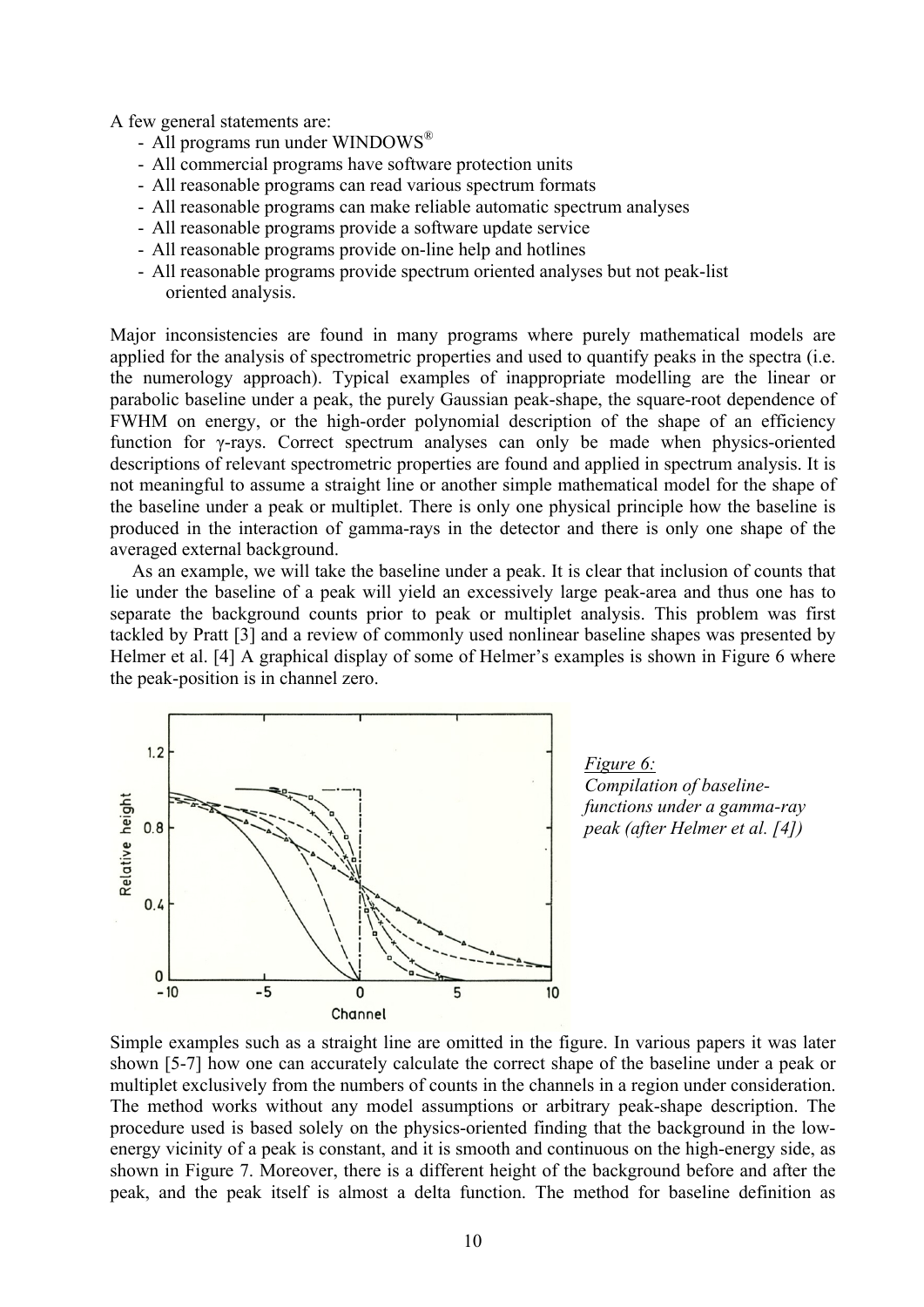described in refs. 5-7 is based solely on these few simple and apparent facts. It allows one to calculate the baseline and subtract background counts from the spectral region to be analysed prior to the peak fitting procedure. There is no need to know the numbers, locations and shapes of peaks in the region where the background is to be determined. The difference between simple (mathematical) baseline functions and the correctly calculated one may amount to less than 0.3% of the peak-area of a large singlet peak. The importance and validity of the method proves itself when it comes to the deconvolution of multiplets, especially where a small peak sits on the shoulder of another big one. Only when the physically correct baseline is calculated and subtracted from the multiplet, will the fitted area of the small shoulder-peak match the correct value.

Another example of inappropriate numerology in peak analysis is the choice of purely mathematical descriptions of peak-shapes for the fitting process. Most programs adopt the physically supported assumption that the main contribution to a gamma-ray peak is a Gaussian distribution. A variety of model shapes are then assumed in order to describe the low-energy and sometimes also high-energy tailing of the peak. Such numerical approximations for peak-shapes without any reference to nature are not an acceptable solution because "nature does not throw dice" (cit. Albert Einstein: "Der Alte würfelt nicht").



The only acceptable procedure is to find out what the peak-shape actually looks like and then utilize that physics- or experience-oriented description in the spectrum analysis program. In this context, it should be noted that peak-shapes encountered for the old Ge(Li) detectors are different from shapes of modern HPGe detectors, and that the shapes found in very large HPGe detectors again may require different description.

 A completely new strategy towards programming spectrum analysis has been introduced in recent years. The heart of the method lies in the fact that there are often various different ways in which a solution to a problem can be found. Some ways may be good for one situation but poor for another; some procedures are generally usable whereas others may be suitable for only very specific cases. This modern approach to handling the dilemma of "how to do it right?" is called FUZZY LOGIC where one:

- uses all available methods

- assigns weights to the different results, based on the applicability of the respective method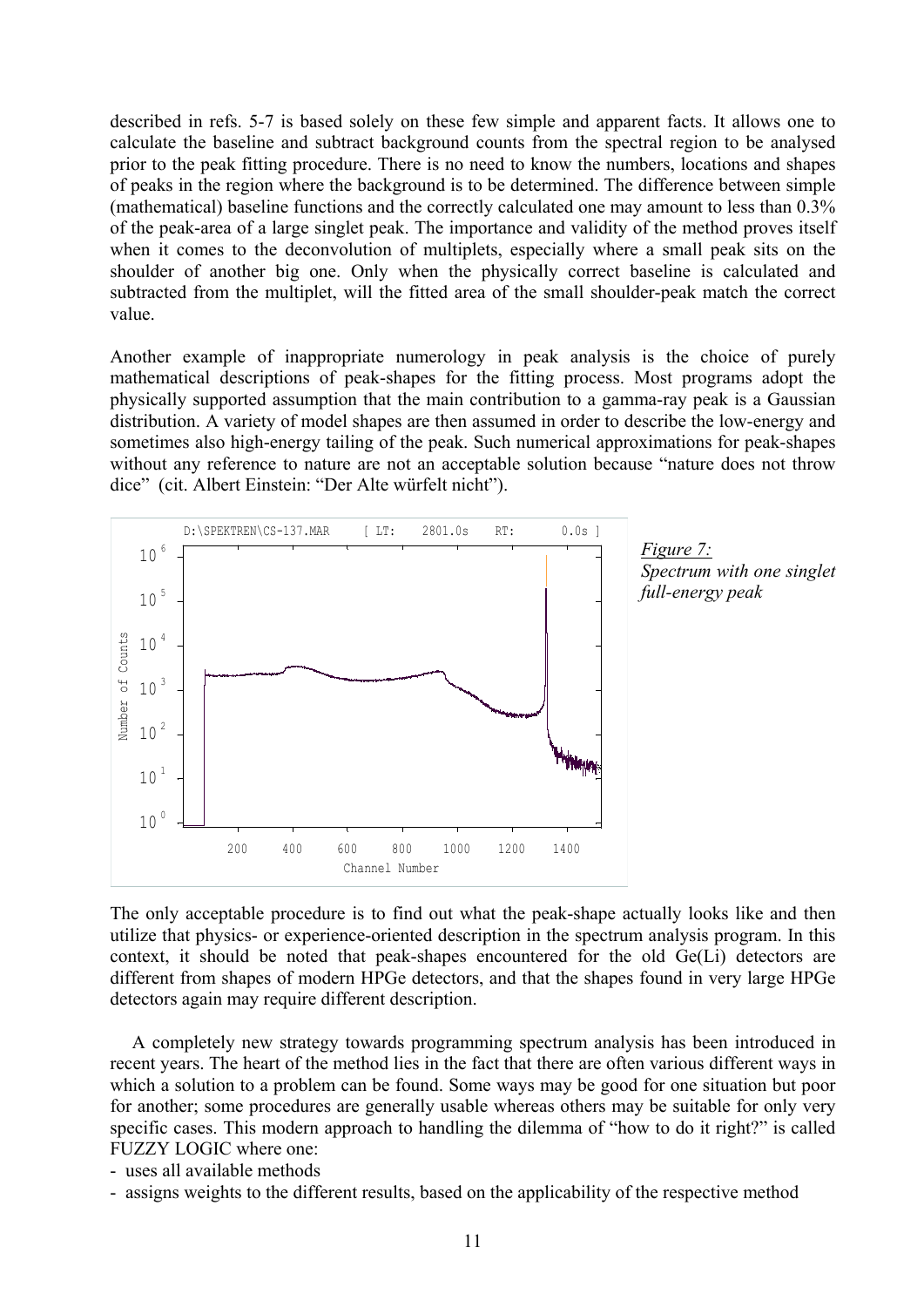- discards inapplicable methods

- calculates the weighted average of valid results.

The averaged result of properly weighted individual solutions is almost always better, more stable and more significant than any single result. Typical applications in a spectrometry program for Fuzzy Logic solutions are, to give a few examples, the definition of regions in a spectrum that may contain peaks, the definition of the average height of the background before and after a peak or multiplet, the automatic generation of the resolution function, the assignment of nuclides to detected peaks, or the initial search for potential peaks and shoulder peaks.

A very difficult task is the definition of all peaks that can be fitted in a selected region of the spectrum. There are programs that deduce the list of possible peak candidates from the userdefined library. This method of library-oriented spectrum analysis, however, intrinsically has a serious deficiency. Nuclides that are missing in the library will never be detected and, often worse than that, missing peaks will lead to erroneous analysis of other peaks in the fitted region. The fully automatic analysis of a spectrum for determination of peak-positions and peak-areas basically requires a priori knowledge of all peaks that exist. As this premise is never fulfilled the program must analyse regions under the assumption that detected major peaks constitute all components. The residuum analysis of a fitted region may then reveal the presence of more peaks, or the analysis of statistical significances or peak proximity may render some of the fitted peaks as actually non-existent. A new fit of the same region but with a different set of potential peak candidates may yield an improved fit and finally, sometimes after three or four attempts to analyse a region, the statistically best possible solution will be found. Because of the very high computing power of modern PCs, such iterative region analysis is not a practical problem at all.



# *Figure 8: Fully automatic analysis of a region in the γ-ray spectrum*   $from <sup>227</sup>AC$

 Examples of peak-fit results using commercially available programmes for spectrum analysis are displayed in Figures 8 to 10. A section from a HPGe spectrum taken from an <sup>227</sup>Ac source is shown in Figure 8 together with the course of the baseline and automatically fitted peaks. The sum-function of baseline plus peak contributions is also shown and it goes smoothly through the measured spectrum data shown as a histogram. As no peak-search algorithm will a priori find small peaks around channels 1359, 1380 and 1390, such complete automatic quantitative analysis of a region is only possible when consistent definition of peak FWHM with respect to neighbouring peaks or regions is controlled and when the region is subject to repeated analyses using various sets of possible peaks. Just to mention, the correct definition of uncertainties to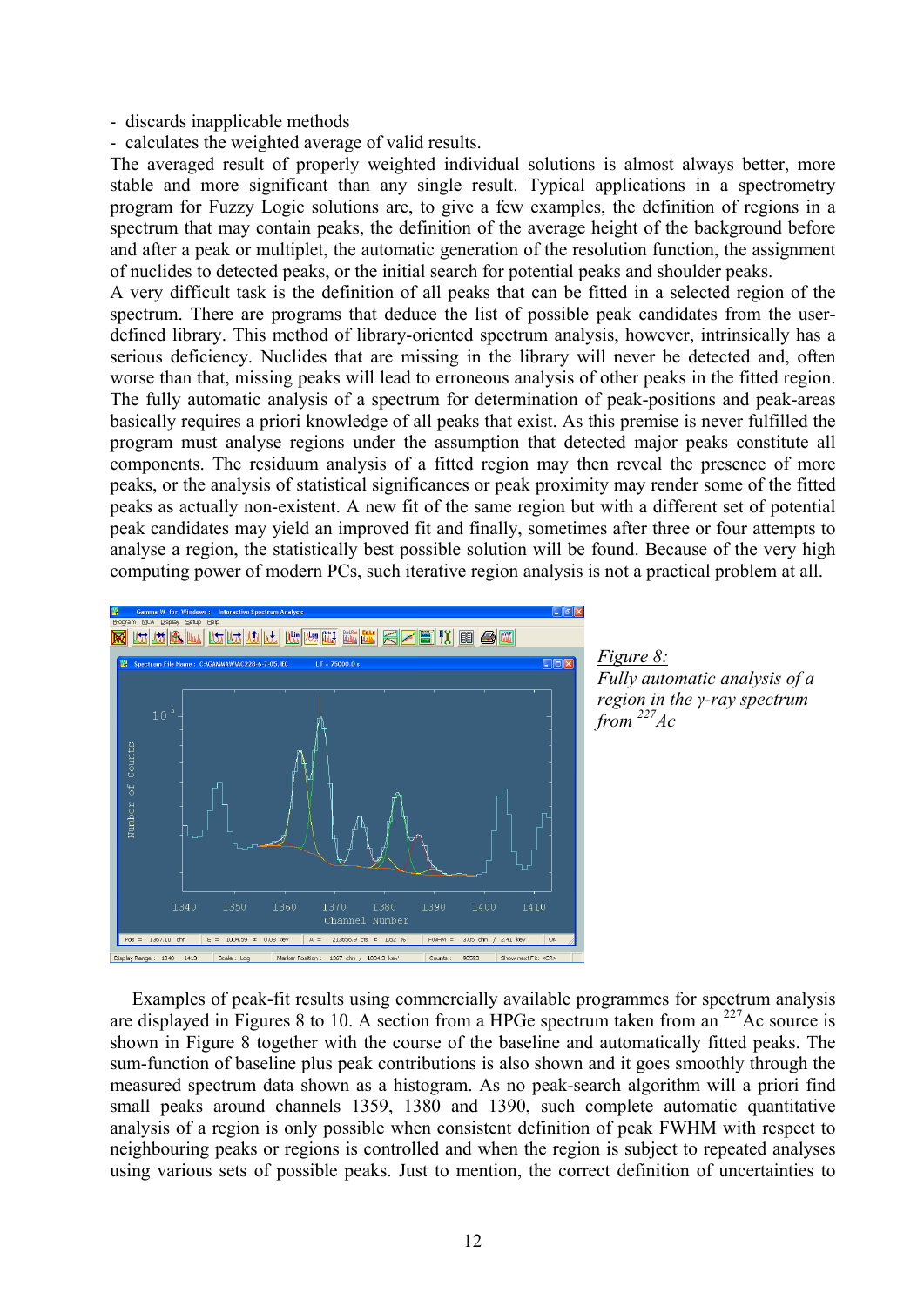measured numbers of counts in the spectrum (considering robust statistics) is an essential aid for finding missing peaks without an over-definition of spectrum components.

In Figure 9 an unusual alpha-particle spectrum having very poor statistical precision is shown which was taken with an ion-implanted detector from a thin layer of "powder sample" consisting of grinded Pitchblende material. The average grain size of the powder was around 60-100 µm which is infinitely thick with respect to the range of alphas in material and therefore renders the material not suitable for high-resolution alpha spectrometry. Tails of peaks extend down to zero energy because alpha particles can be completely stopped within the thick sample. The maximum number of counts in one channel is around 20 counts, except in the low energy regime where beta particles and noise contribute to the spectrum.



*Figure 9: Analysis of an alpha spectrum taken from a sample of pitchblende powder containing 238U and progeny* 

Using the physics-oriented peak-shape that is expected for such sample material, i.e. correctly considering the energy-loss of α-particles between emission and registration (which leads to a quite complicated mathematical description of the peak- and tailing-shape), one will find the fit presented in Fig. 9 where all alpha-emitting nuclides from the <sup>238</sup>U decay chain are identified and consistently quantified. Resolution into various component peaks for one nuclide as well as highprecision analyses yielding peak-areas with very small uncertainty are of course impossible in low-resolution spectra taken from powder material. The striking advantage of the new possibility to analyse spectra taken from powder or filter samples is the very ease of sample preparation. There is no more need for chemical dissolving of the specimen, element separation and deposition of a very thin sample. One can rather grind the sample material with a ball-mill or other suitable mechanical device and measure a thin layer of the powdered sample, or take a pressed filter as is, make the measurement and quantify analytes with reasonable accuracy.

In Figure 10 a region out of a  $166m$ Ho spectrum is shown which was measured with a BrilLanCe380 scintillation detector. The indicated region was automatically detected and analysed without user-intervention. Using the correct peak-shape description for this type of detector, proper FWHM description and calculation of the baseline according to the physical interaction of photons in that material the software can find and fit the region as indicated. Peak-areas from all peaks having  $>5\%$  intensity agree well within  $\pm 1\sigma$  uncertainty with literature values.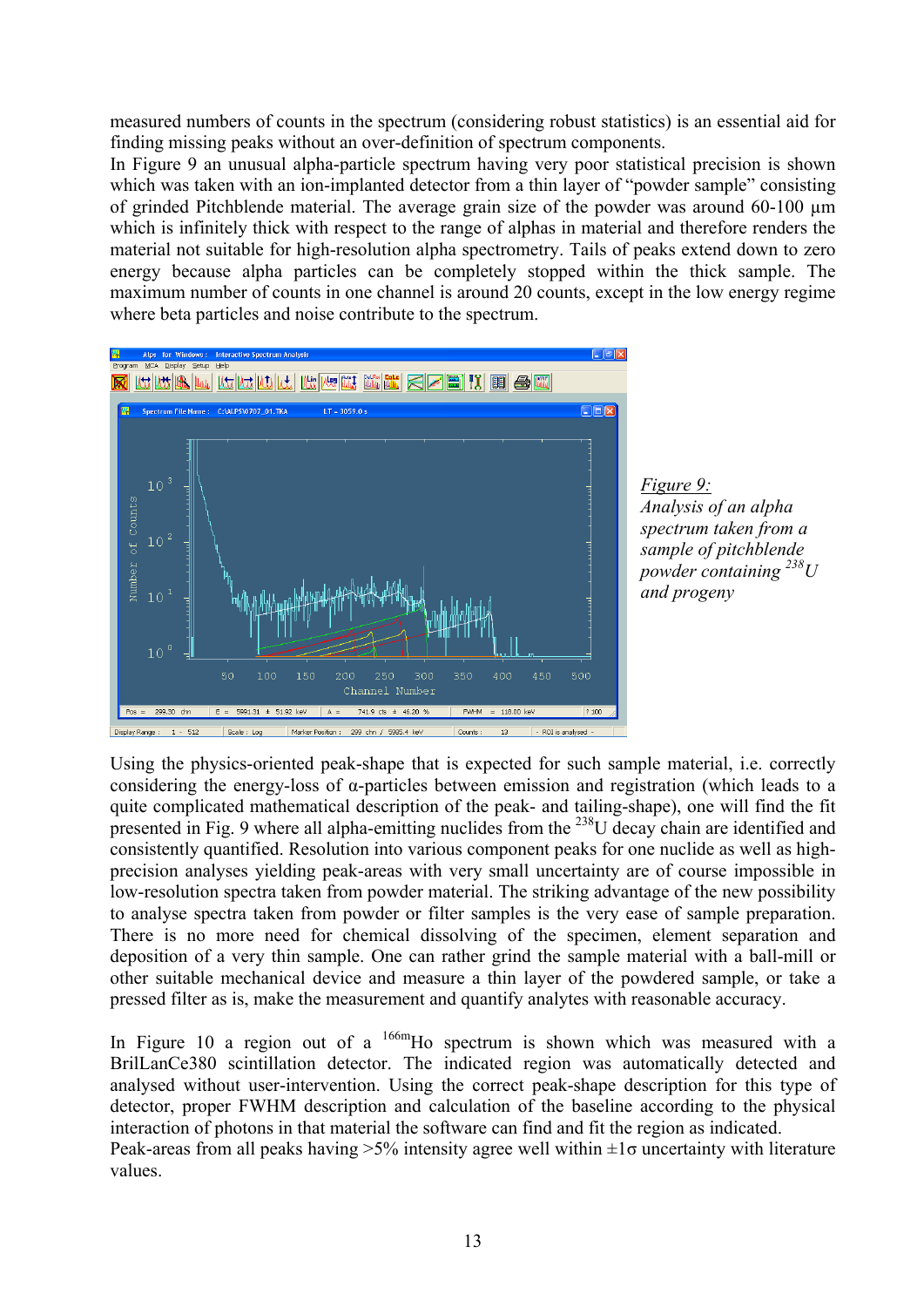

*Figure 10: Final result for a region around 750 keV of a 166mHo spectrum which was measured with a 2"x2" B380 detector and automatically analysed* 

 Only through the consistent combination of methods and strategies described above, namely physics-oriented modelling, Fuzzy Logic strategies in solution finding and re-iterative analyses of regions can modern programs provide correct and fast analyses of spectra and yield reliable results for peak-positions and peak-areas of all peaks that can be analysed from the spectrum. A very thorough and demanding investigation and inter-comparison of commercial and freeware PC-based γ-ray spectrum analysis software has been made some time ago by the International Atomic Energy Agency [8]. Only three out of the twelve tested programmes were listed, that "with respect to resolving power as defined in this test and quality of area determination .... yielded the least bad results".

### **Conclusions**

 The field of quantitative nuclear spectrometry is not dead. New developments of stand-alone MCA hardware make nuclear electronics completely independent from technical interface and bus progress in PCs. As a result, a new generation of MCAs is appearing on the market which are connected with the computer by wired interface or by radio-frequency. Network-based MCAs can be remotely operated and controlled from essentially every spot on earth and "distant experimenting" facilities are now feasible.

 The improvement of resolution in traditional NaI(Tl) crystals and especially the development of new scintillator materials with significantly improved properties compared to NaI(Tl) has opened a completely new range of applications and possibilities. Many measurements can be made now with room-temperature scintillation detectors where the use of cooled HPGe detectors was once mandatory. Although the new B380 detectors will certainly take over significant parts of the HPGe-market, a large field of applications where cooled high-resolution HPGe detectors are indispensable remains.

 Modern spectrum analysis programs use improved algorithms; in particular the modelling of peak-shapes, baselines and other spectrometric properties is based on physical correctness and not on numerical simplicity. The use of Fuzzy logic improves many tasks in automatic spectrum analysis and it allows much better definition of reference points and dynamic variables. Multiple